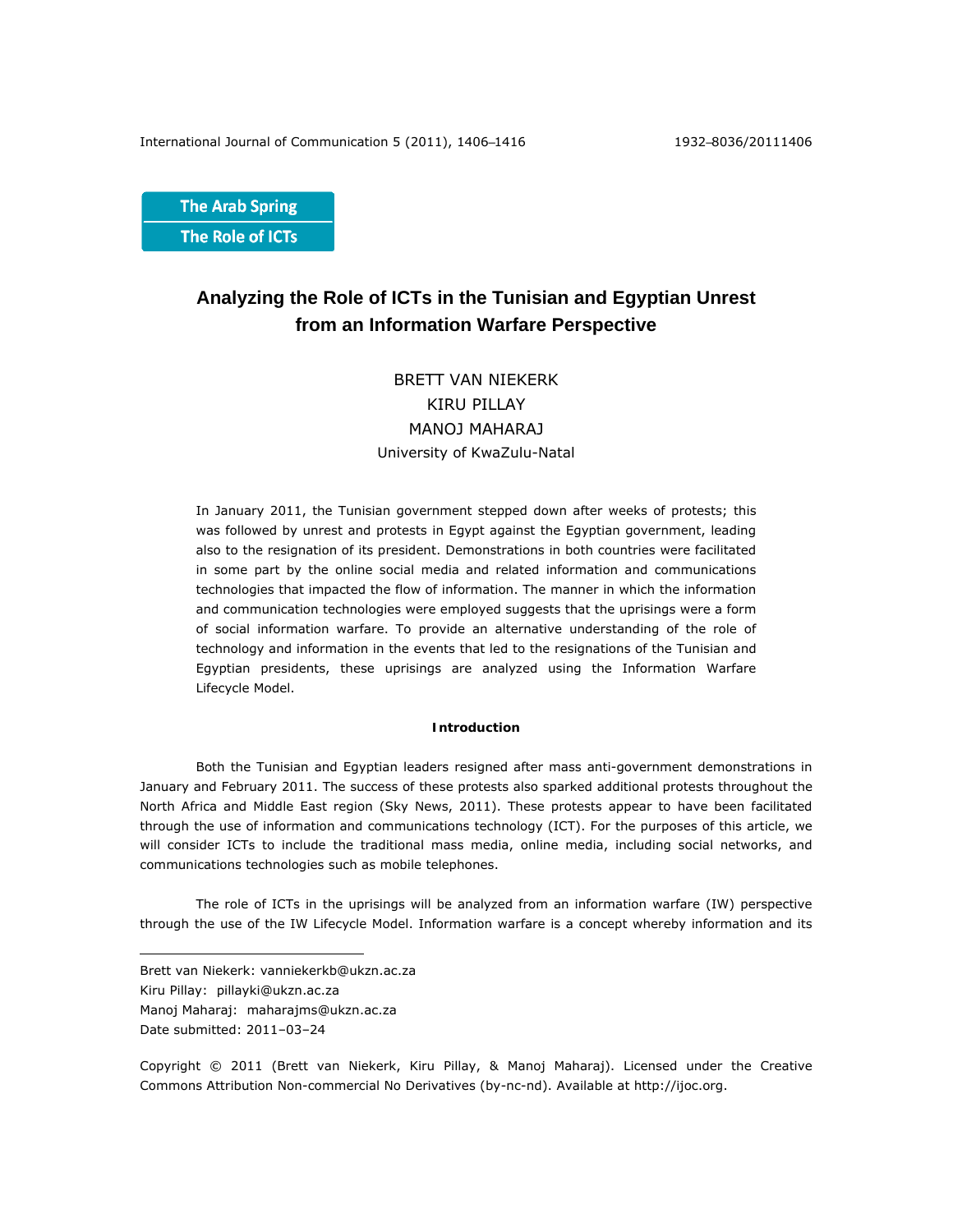supporting systems have value and therefore can be considered as an asset to be attacked or defended; in fact, the information and information systems themselves may also be used to conduct the attack (Denning, 1999). The IW Lifecycle Model aims to describe an IW incident from the initial context to the resolution and consequences of the incident. The analysis using the model extracts the functions that the relevant ICTs performed in the uprisings and the attempts by the governments to subdue the protestors.

A more detailed background to information warfare and the model is provided in the following section, followed by a background to the unrest in Tunisia and Egypt. The turmoil in the region is analyzed using the model, and ICT roles are summarized.

## **Information Warfare and the IW Lifecycle Model**

The philosophy of information warfare is that information and related technologies are an offensive weapon as well as a target. Offensive operations seek to utilize technology or information to corrupt, exploit, or deny access to the adversary's similar assets (van Niekerk & Maharaj, 2010). Brazzoli (2007) and Waltz (1998) have noted that information warfare may be conducted in three domains: the physical (hardware); the information (software, logical network connections, policies); and the cognitive (understanding, perceptions, and will). Information warfare consists of a number of "functional areas," and different nations have their own construct for the information warfare functional areas. For the purposes of this article, the following functional areas will be considered: psychological operations, network-centric warfare, and command and control warfare.

Psychological operations are actions taken to affect the will and perceptions of a target population to ultimately influence their behavior to be favorable to the objectives of the protagonists (Brazzoli, 2007). Additionally, Chatterji (2008) suggests that psychological operations may be used to achieve military or political goals. Network-centric warfare is the integration of individual elements or platforms to create a single cohesive fighting force through networking that can maximize the effective combat power (2008). Command and control warfare is the protection of the ability to manage forces while disrupting the adversary's similar capabilities (Brazzoli, 2007).

Cronin and Crawford (1999) discuss the concept of social information warfare, where political and social activists use the Internet and related technologies to further their objectives. They claim that the Internet provides an "immediacy of audience access" (p. 261), which cultivates a situation where social information warfare can thrive. The earliest example of a major social IW campaign was the Zapatista movement in Mexico from 1994 to 1996, where the Internet was successfully used to pressure the government into making reforms (Ronfeldt & Arquilla, 1998). Subsequently, mobile phones and online social networks have been used to orchestrate anti-government protests in the Philippines, Iran, Moldova, and Urumqi in China (Pillay, van Niekerk & Maharaj, 2010). The first use of ICTs in a protest context in Africa was in Mozambique during the 2010 riots over the increase in food prices (Jacobs & Duarte, 2010). The unrest in North Africa and the Middle East is the latest in this emerging trend of using ICTs to facilitate mass protest actions. These tools are also used for advocacy by nongovernment organizations, as well as for communication with their followers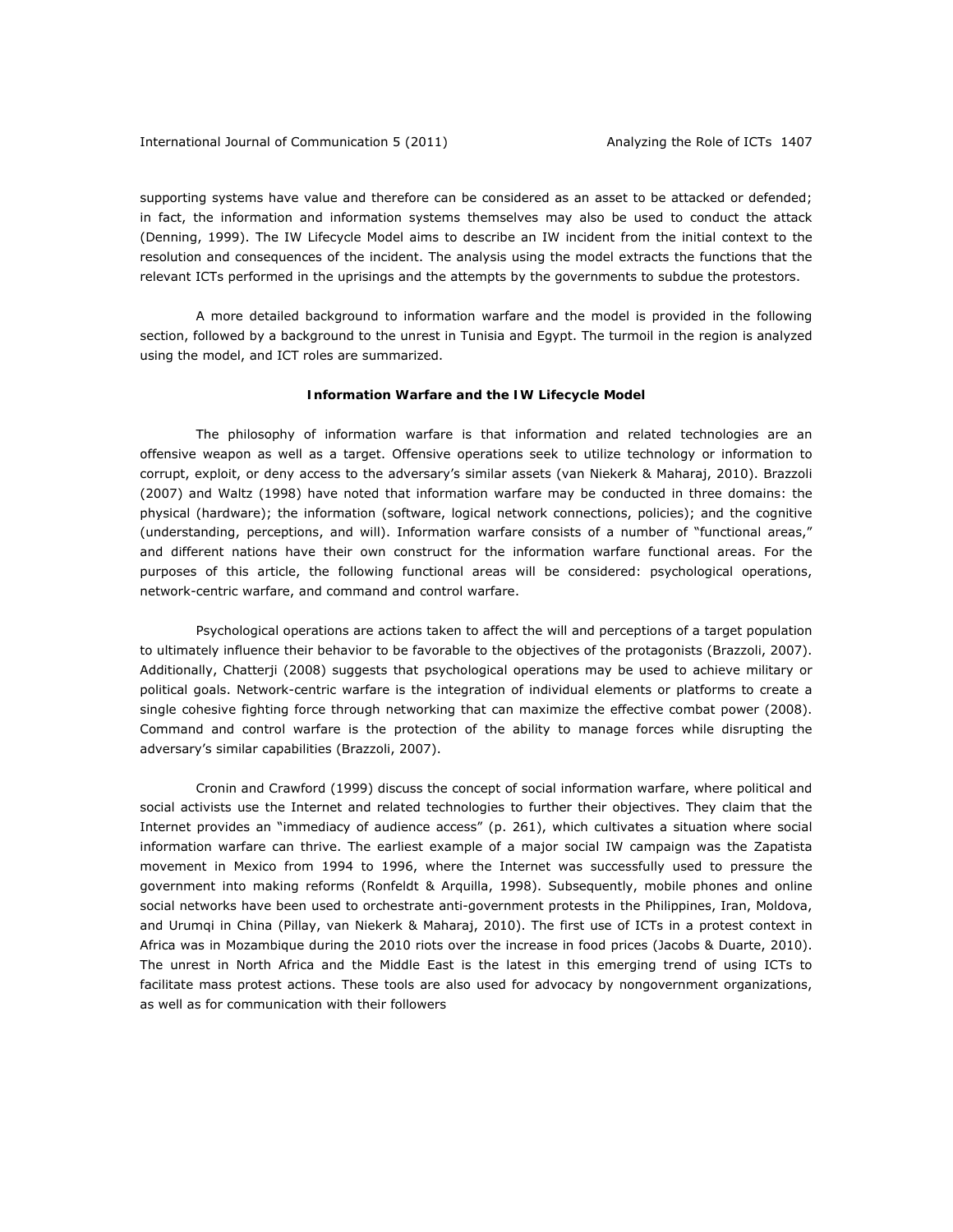and members (Pillay, van Niekerk & Maharaj, 2010). The online social media and the almost immediate delivery of messages to a global target audience make these tools ideal for psychological operations and perception management on a large scale (ibid.).

The IW Lifecycle Model was proposed by van Niekerk and Maharaj in a companion article submitted to the *South African Journal of Information Management*. The model is designed to be scalable and analyze events that employ the use of IW tactics. The model consists of a dual-layered process describing the high-level and more in-depth technical details of an event such as the tools employed to conduct the offensive and the defensive actions employed by the target. An IW incident evolves from some context whereby an aggressor attacks a target, employing certain tactics and tools to meet its objectives. This will have an impact on society as a whole, which, in turn, affects the individual. The target reacts to the attack to recover from it and to protect itself against the aggressors, as well as to possibly retaliate. The incident alters the original context, and the reaction results in the aggressor re-evaluating the original IW operation. The Information Warfare Lifecyle model is shown in Figure 1.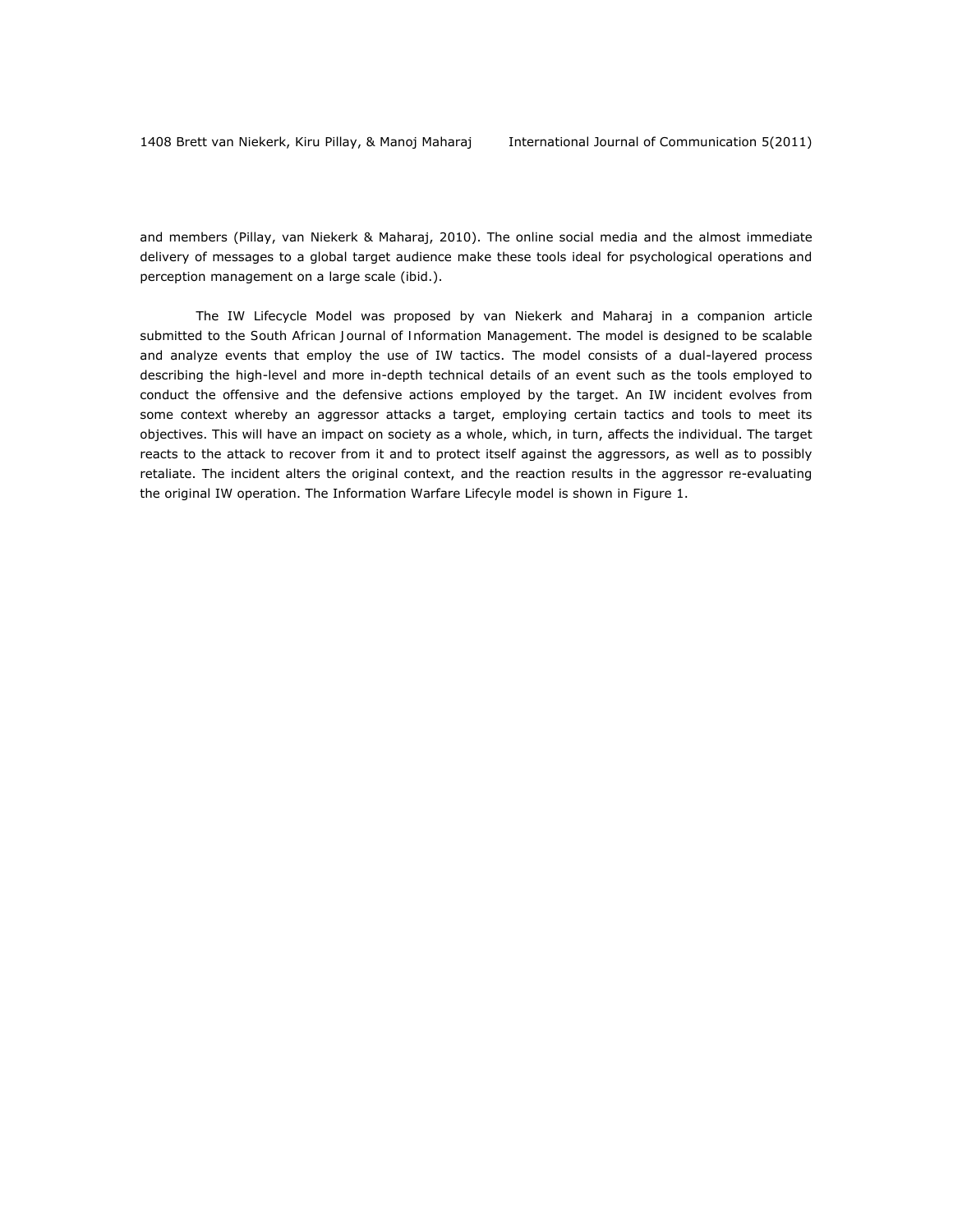

*Figure 1. The Information Warfare Lifecycle Model.*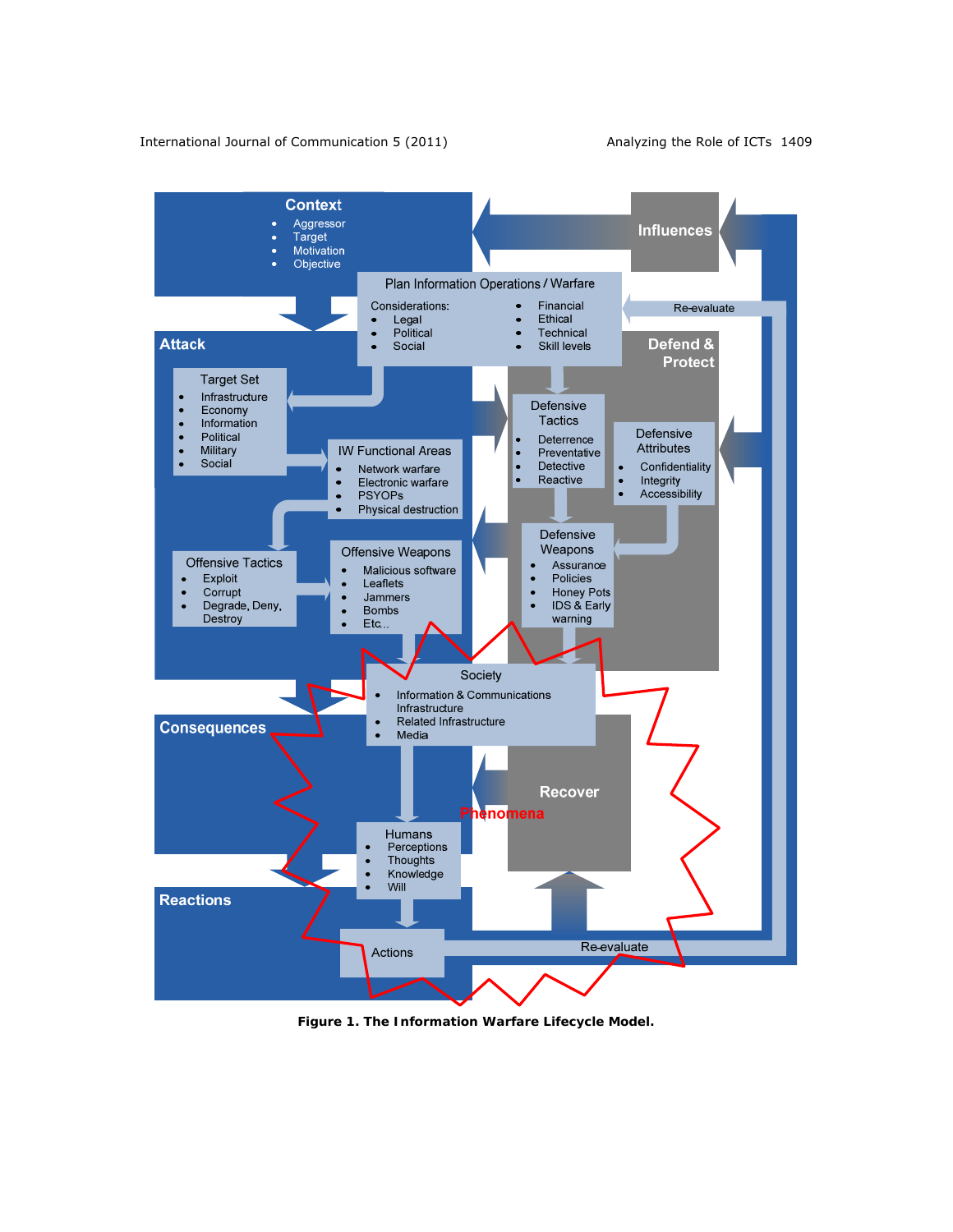### **Background to the Uprisings in North Africa**

*The United Nations Development Program (UNDP) Arab Human Development Report* (2009) argues that few postindependence Arab states have transitioned to inclusive states, with the majority failing to introduce representative democratic governments and institutions. The report notes further that Arab states have instituted "varying degrees of repression and restrictions on the establishment and functioning of political parties." Furthermore, civil society has been subjected to restrictions and regulations that hinder their existence and ability to operate.

Young people are the fastest growing segment of Arab countries' populations. This "youth bulge" makes the Middle East one of the most youthful regions in the world, with a median age of 22 compared to a global average age of 28 (UNDP, 2009). However, many youth are unemployed, with 33% of Egypt's youth staying at home (Hokayem, 2011). This lack of employment among many youth, combined with nepotism, corruption and state repression, has seen the Arab social contract fracturing (Hokayem, 2011), making many countries ripe for a people's revolution. Radsch (2008) cites Meyer's (2002) argument that "dissidents and activists are created through common cause and the construction of identity around that cause, which is often in response to government policies and configurations of the political environment."

The Arab world has always been an early adopter of "mass media" technology. Egypt, in particular, is perceived as a leader in the adoption of technology and also as the country with the largest number of Internet users in the Arab world (Abdulla, 2007). Etling et al. (2010) state that "while offline political speech is highly regulated in Egypt, political discourse is very evident in the blogosphere." Lynch (2007) argues that Egypt has some of the most active political bloggers in the Arab public sphere, with Arab political blogging becoming more politically relevant. This is supported by Etling et al., who contend that Egypt bloggers comprise the largest structural cluster in the Arab world. Blogs intersect and compliment existing transnational media, allowing for dissident groups and their sympathizers to tap into the mainstream (Ajemian, 2008).

Tunisia has one of the most developed telecommunications infrastructures in North Africa, with a high mobile penetration rate and one of the lowest broadband prices in Africa. Of a population of 10.2 million inhabitants, 9 out of 10 Tunisians own a mobile telephone. Of these users, 84% access the Internet at home, 75.8% use the Internet at work, and 24% use public Internet cafés (OpenNet Initiative, 2009). Tunisia has approximately 3.6 million Internet users and just over 1.6 million Facebook users (Internet World Stats, 2011).

Through discontent and online political discourse, the North Africa region was on the verge of a popular uprising in late 2010. The Jasmine Revolution began in December and first gained global prominence in January 2011 when Tunisian President Ben Ali resigned and fled the country. The national uprising was fueled by two decades of government misrule (Bay, 2011) and instigated by unemployed university graduates. Additionally, leaked diplomatic cables released by WikiLeaks and outlining the extravagant lifestyle of the presidential family may have played a part in sparking the revolt (Kirkpatrick, 2011). The demonstrators used the Internet and, in particular, social media websites to promote their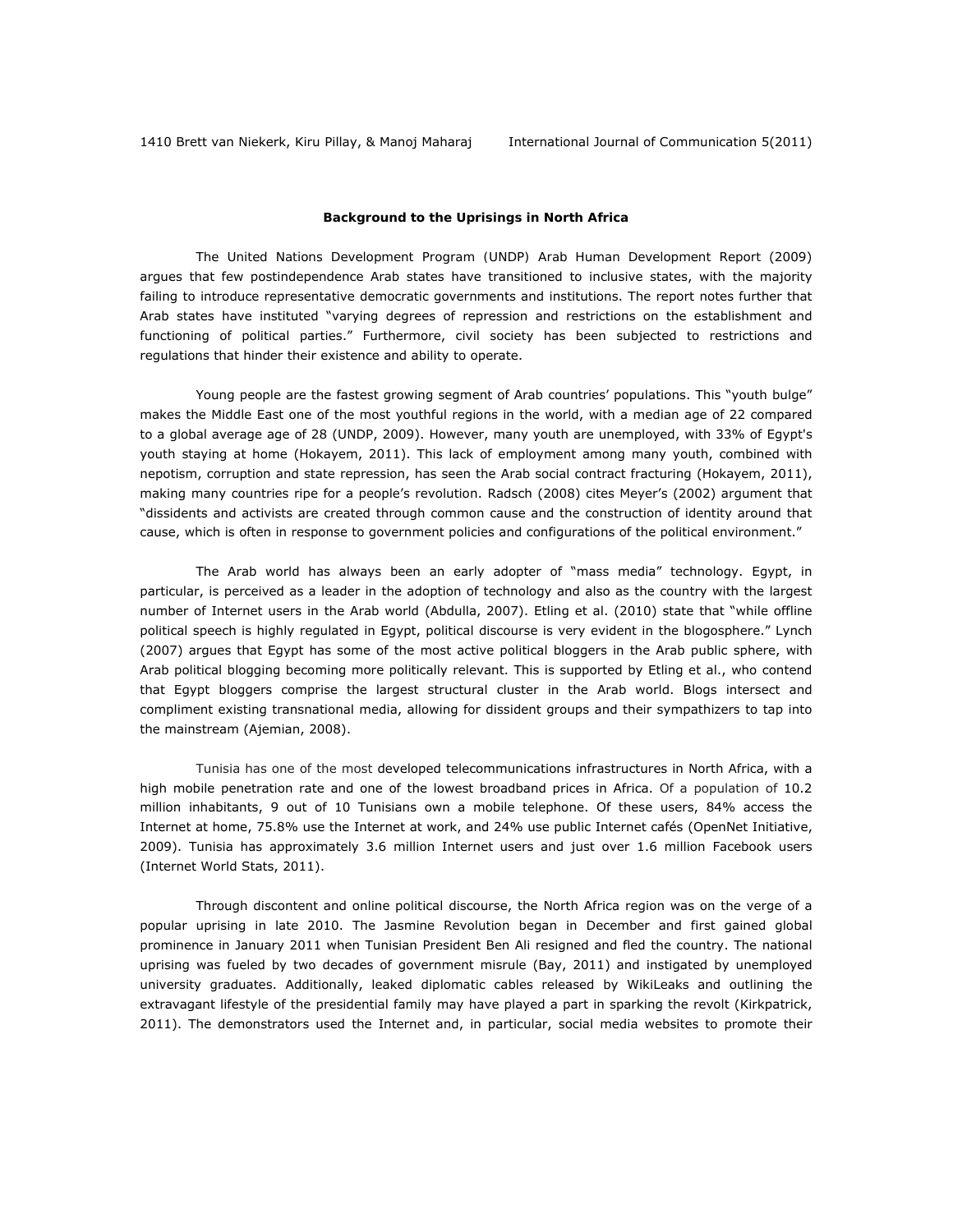cause and distribute videos documenting the protests. These tools and cell phones also aided in coordinating the protests (Bay, 2011; Kirkpatrick, 2011). The traditional mass media also played its part, as Al Jazeera covered the entire period of demonstrations, even prior to the Western media taking notice (Kirkpatrick, 2011).

Less than two weeks after the fall of the Tunisian government, massive antigovernment protests erupted in Egypt; many protestors claimed that they were inspired by the success in Tunisia. Again, online social media and cell phones appeared to be key to organizing the protests (Hendawi, 2011). The protests stemmed from high unemployment, poverty, and increasing prices. As was the case in Tunisia, Egyptian President Mubarak's regime had been in power for an extended period, in this case three decades (Hendawi, 2011).

The antigovernment protests in both Tunisia and then Egypt appeared to utilize social media to advertise and coordinate the protests (Kessler, 2011). Tunisian authorities were reported to have tried to hack into social media accounts in an attempt to delete users who were participating in encouraging antigovernment protests (Madrigal, 2011). The response of the Egyptian authorities was to shut down Internet and mobile services (Kessler, 2011; Kravets, 2011). These actions were ultimately unsuccessful, as the social media served to initially spread the idea of the protest. It appears that once the uprisings had gained momentum, the involvement of social media was not as important as it had been in the early stages.

### **Analysis of the Uprisings**

This section provides an analysis of the uprisings in Tunisia and Egypt using the IW Lifecycle Model.

#### *Context*

The aggressor is the general population of the two nations, targeting the senior government, and to a certain degree, the international community to get its support. The motivation of the aggressors is to remove the governments that are perceived to be oppressive and corrupt; they are essentially fighting for an improved way of life. The objective of each uprising is to call attention to a population that is unhappy and to a corrupt regime that needs to be replaced by a democratic government.

#### *Attack*

The IW functional areas employed are psychological operations and a form of network-centric warfare (or command and control of the protestors). The international community was targeted by psychological operations to "corrupt" or alter their perceptions about supporting the objectives of the protestors. The protests themselves were designed to break the will of the governments. The target set can therefore be defined as the political and social constructs of the nations, along with the minds of both the local and international communities. Technology was exploited to provide a delivery mechanism for the anti-government sentiments and as a form of command and control.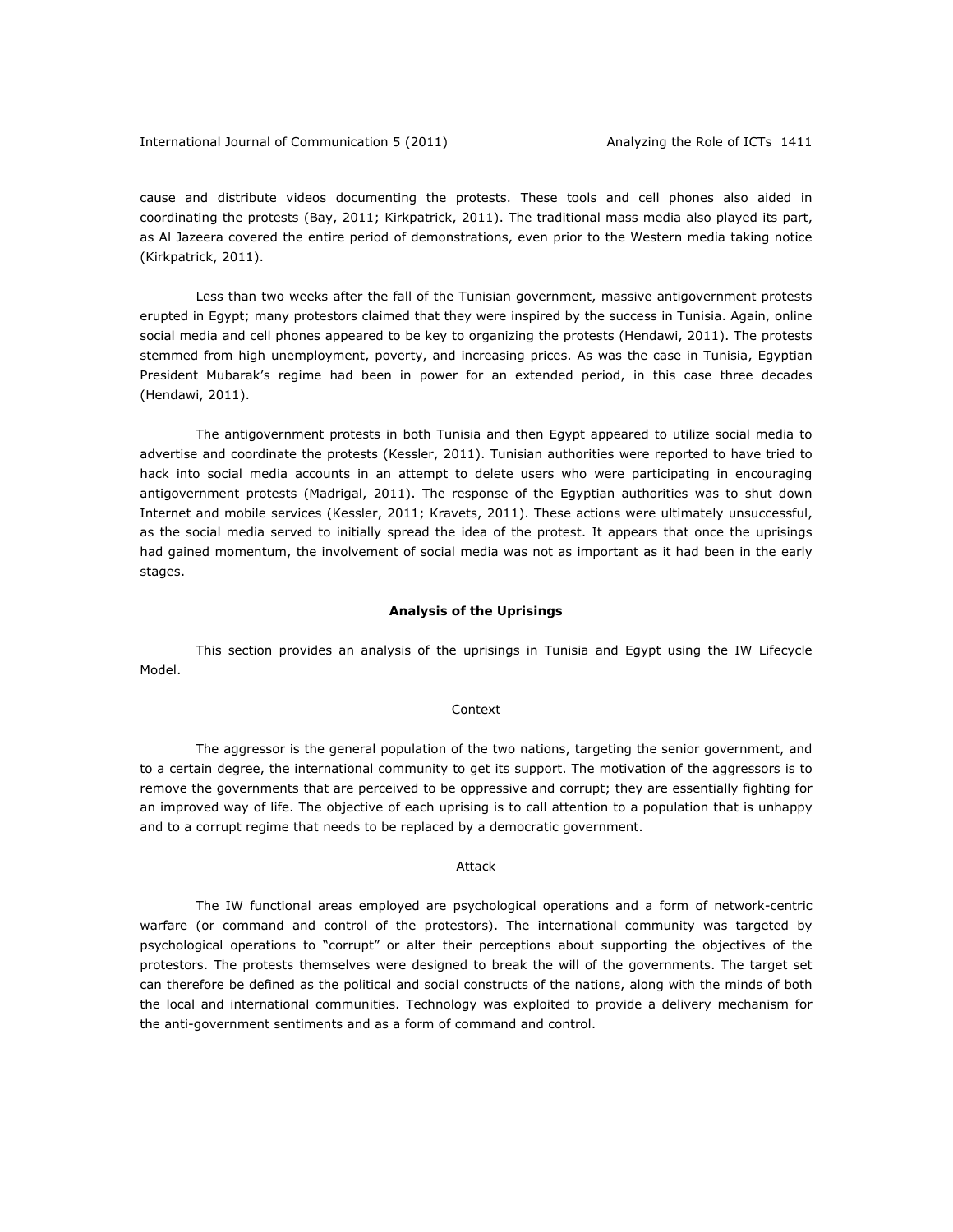The offensive "weapons" can be considered to be the online social media and the Internet, the international mass media, and the mass human protests themselves. As many of the protest signs were in English, it may be assumed that the message was not only being directed at the national government but also at the international community to try to gain support and sympathy.

## *Consequences and Phenomena*

As the thoughts and perceptions of the populations in Tunisia and in Egypt were affected, the protests grew and local society was impacted. Additionally, the mass media and online social networks affected the perceptions of the international community. The protests were also aimed to sap the will of the targeted government leaders. The success of the protests in Tunisia seems to have sparked similar unrest in Egypt. Then, as the idea of rebellion against unpopular government regimes spread, and as the impacted populations were encourage by success, protests spread to other nations in the region, notably Jordan, Syria, Bahrain, Libya, Iran, and Yemen (Black & Chulov, 2011; Sky News, 2011). Other national leaders also put pressure on Mubarak to step down (Lee, 2011; Lekic, 2011; Robinson, 2011), indicating a level of success in that the behavior of these leaders was influenced to support the protestors' objectives. Mobile phones were used by mass broadcast media to communicate with protestors on the ground via voice services, which, in turn, provided the individual protestors with a stage on which to voice their opinion.

#### *Defense*

The governments initially used the police force and the military to crack down on protestors. There were also reports of the Tunisian government attempting to hack into and delete social media profiles of major participants to try to mitigate the spread of the uprising. The Egyptian government shut off the Internet and mobile phone services to try to hinder the organization of demonstrations. This indicates a form of command and control warfare, as it was an attempt to prevent communication and coordination amongst the protestors and main opposition leaders.

## **Summary of the Role of ICTs in the Uprisings**

From the analysis using the IW Lifecycle Model, it is apparent that ICTs were employed as a communication tool to disseminate information to alter the perceptions and will of both local and international target audiences in both uprisings. ICT usage also provided a degree of co-ordination for the initial protests. Attempts by authorities to control the protests in Tunisia and Egypt by denying the social media platform were ultimately unsuccessful. The social media served to initially disseminate news of and the reasoning behind the protests. Once the uprisings had gained momentum, the need for social media involvement was reduced. This indicates that the reacting actor is at a disadvantage while the initiating actor has the opportunity to shape the perspectives of the target audience. Therefore, the reaction needs to counter those effects in addition to providing an opposing message.

The role of ICTs in the uprisings from an IW perspective then could be construed as psychological operations and command and control warfare.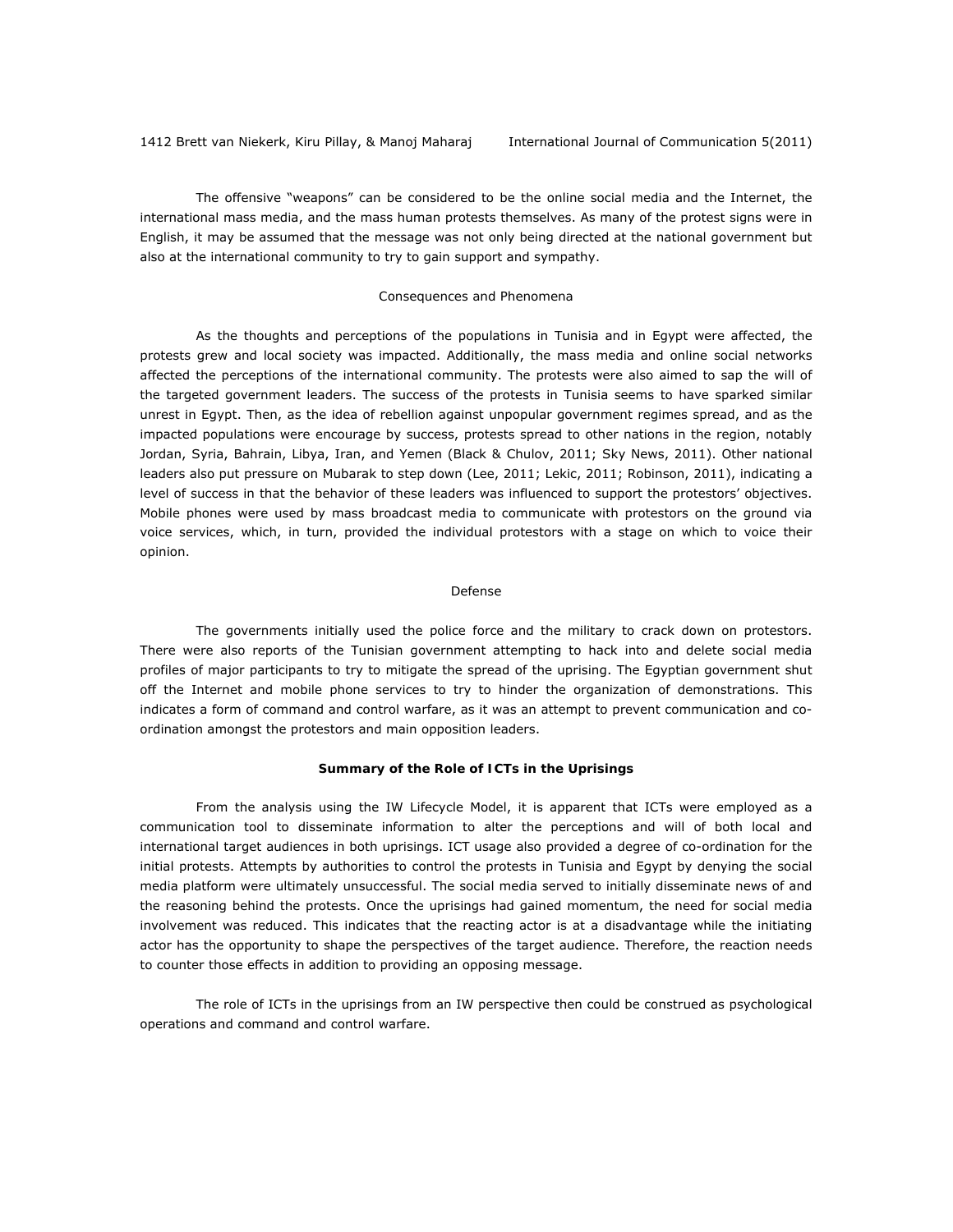## **Conclusion**

The role of ICTs in the Tunisian and Egyptian uprisings was primarily that of a transmission medium through which to spread anti-government perception and provide some organization and cohesion to the protests. Social media, in particular, facilitated communications and provided a degree of command and control for the protestors, therefore forming the basis for network-centric warfare. This technology, and the devices that support it, namely mobile phones, became the initial target of the government response as it attempted to restrict the spread of antigovernment perceptions. The mass media provided a platform for the protestors to present their message to the global community, again in an attempt to promulgate antigovernment perceptions and to apply further pressure on the respective government leaders to step down. In both cases, the objectives were met. While the use of ICTs alone did not achieve these successes, they certainly made a strong contribution.

 $\diamond \diamond \diamond$ 

*Two of the three authors of this article (Brett van Niekerk and Kiru Pillay) received grants from the South African Department of Defence and Armscor Ledger Program, through the Cyber Defence Research Group at the Council for Scientific and Industrial Research, Defence, Peace, Safety, and Security (CSIR-DPSS) as*  well as from the University of KwaZulu-Natal for their PhD research, of which this paper forms a part.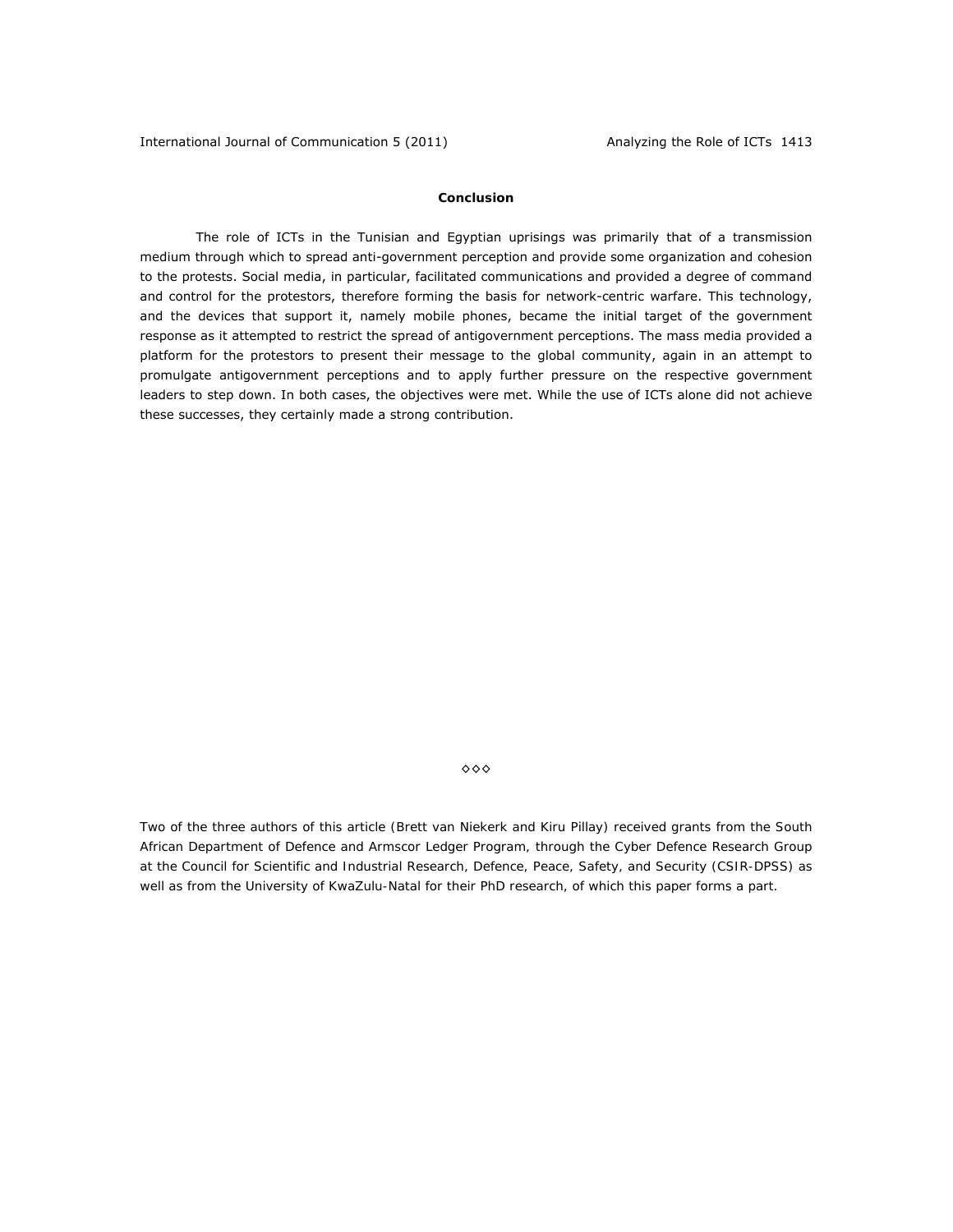1414 Brett van Niekerk, Kiru Pillay, & Manoj Maharaj International Journal of Communication 5(2011)

## **References**

Abdulla, R.A. (2007). *The Internet in the Arab world.* New York: Peter Lang Publishing.

- Ajemian, P. (2008, January). The Islamist opposition online in Egypt and Jordan. *Arab Media & Society,*  Issue 4*.* Retrieved from http://www.arabmediasociety.com/?article=577
- Bay, A. (2011, January 18). *Tunisia's remarkable revolt*. Retrieved from http://www.strategypage.com/on\_point/20110118224752.aspx
- Black, I., & Chulov, M. (2011, February 18). *Bahrain, Libya and Yemen try to crush protests with violence.* Retrieved from http://www.guardian.co.uk/world/2011/feb/18/bahrain-libya-yemen-protestsviolence
- Brazzoli, M. S. (2007). Future prospects of information warfare and particularly psychological operations. In L. Le Roux (Ed.), *South African Army Vision 2020* (pp. 217–232). Pretoria, South Africa: Institute for Security Studies.
- Chatterji, S. K. (2008). An overview of information operations in the Indian army. *IOSphere, Special Edition*, 10–14.
- Cronin, B., & Crawford, H. (1999). Information warfare: Its application in military and civilian contexts. *The Information Society, 15*( 4), 257–263.
- Denning, D. E. (1999). *Information warfare and security.* Boston: Addison-Wesely.
- Etling, B., Kelly, J., Faris, R., & Palfrey, J. (2010). Mapping the Arabic blogosphere: Politics and dissent online. *New Media and Society*, *12*(8), 1225–1243.
- Hendawi, H. (2011, January 27). *Egypt protests pose threat for regime*. Retrieved from http://news.yahoo.com/s/ap/20110127/ap\_on\_re\_mi\_ea/ml\_egypt\_protest\_66
- Hokayem, E. (2011). A universalism to the pleas from Cairo's streets. Retrieved from http://www.thenational.ae/thenationalconversation/comment/a-universalism-to-the-pleas-fromcairos-streets
- Internet World Stats. (2011). Usage and population statistics. Retrieved from http://www.internetworldstats.com/africa.htm#eg
- Jacobs, S., & Duarte, D. (2010, September 16). *Protest in Mozambique: The power of SMS*. Retrieved from http://www.afronline.org/?p=8680
- Kessler, S. (2011, January 25). *Twitter blocked in Egypt as protests turn violent.* Retrieved from http://news.yahoo.com/s/mashable/20110125/tc\_mashable/twitter\_blocked\_in\_egypt\_as\_protes ts\_turn\_violent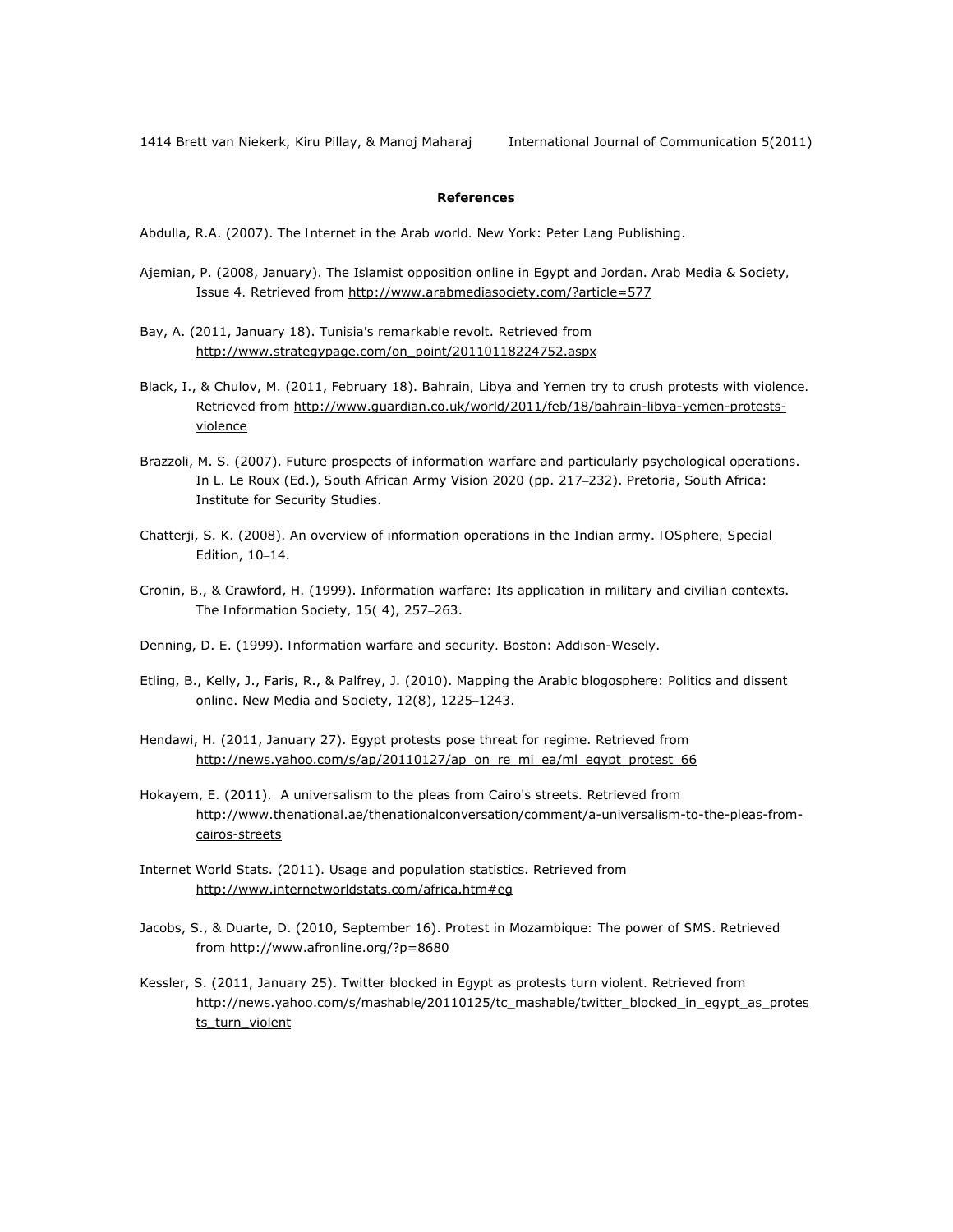- Kirkpatrick, D. D. (2011, January 14). *Tunisia leader flees and prime minister claims power*. Retrieved from http://www.nytimes.com/2011/01/15/world/africa/15tunis.html?pagewanted=1& r=2&nl=today sheadlines&emc=tha2
- Kravets, D. (2011, January 27). *Internet down, tens of thousands protest in Friday of wrath.* Retrieved from http://www.wired.com/threatlevel/2011/01/egypt-internet-down/#
- Lee, M. (2011, February 1). *Obama urges Mubarak to step down.* Retrieved from http://www.columbiamissourian.com/stories/2011/02/01/obama-urges-mubarak-step-down-now
- Lekic, S. (2011, February 11). *Denmark prime minister Lars Loekke Rasmussen calls on Egypt's Mubarak to resign.* Retrieved from http://www.huffingtonpost.com/2011/02/11/denmark-lars-loekkerasmussen-mubarak-egypt\_n\_821804.html
- Lynch, M. (2007, February). Blogging the new Arab public. *Arab Media & Society,* Issue 1. Retrieved from http://www.arabmediasociety.com/?article=10
- Madrigal, A. (2011, January 24). *The inside story of how Facebook responded to Tunisian hacks.* Retrieved from http://www.theatlantic.com/technology/archive/2011/01/the-inside-story-of-how-facebookresponded-to-tunisian-hacks/70044/#

OpenNet Initiative. (2009). Tunisia. Retrieved from http://opennet.net/research/profiles/tunisia

- Pillay, K., van Niekerk, B., & Maharaj, M. (2010). Web 2.0 and its implications for the military. *Workshop on the Uses of ICT in Warfare and the Safeguarding of Peace* (pp. 50–57). Bela-Bela, October 11.
- Radsch, C. (2008, Fall). Core to commonplace: The evolution of Egypt's blogosphere. *Arab Media & Society*, Issue 6. Retrieved from http://www.arabmediasociety.com/?article=692
- Robinson, J. J. (2011, February 2). *Maldavian president joins calls for Mubarak to step down.* Retrieved from http://minivannews.com/politics/maldivian-president-joins-calls-for-mubarak-to-step-down-15715
- Ronfeldt, D., & Arquilla, J. (1998). *The Zapatista social netwar in Mexico.* Santa Monica: RAND Corporation.
- Sky News. (2011). *Middle East: See facts about all the countries in the region.* Retrieved from http://news.sky.com/skynews/Interactive-Graphics/middleeast
- United Nations Development Programme—Regional Bureau for Arab States. (2009). *Arab human development report: Challenges to human security in Arab countries*. Retrieved from http://www.arab-hdr.org